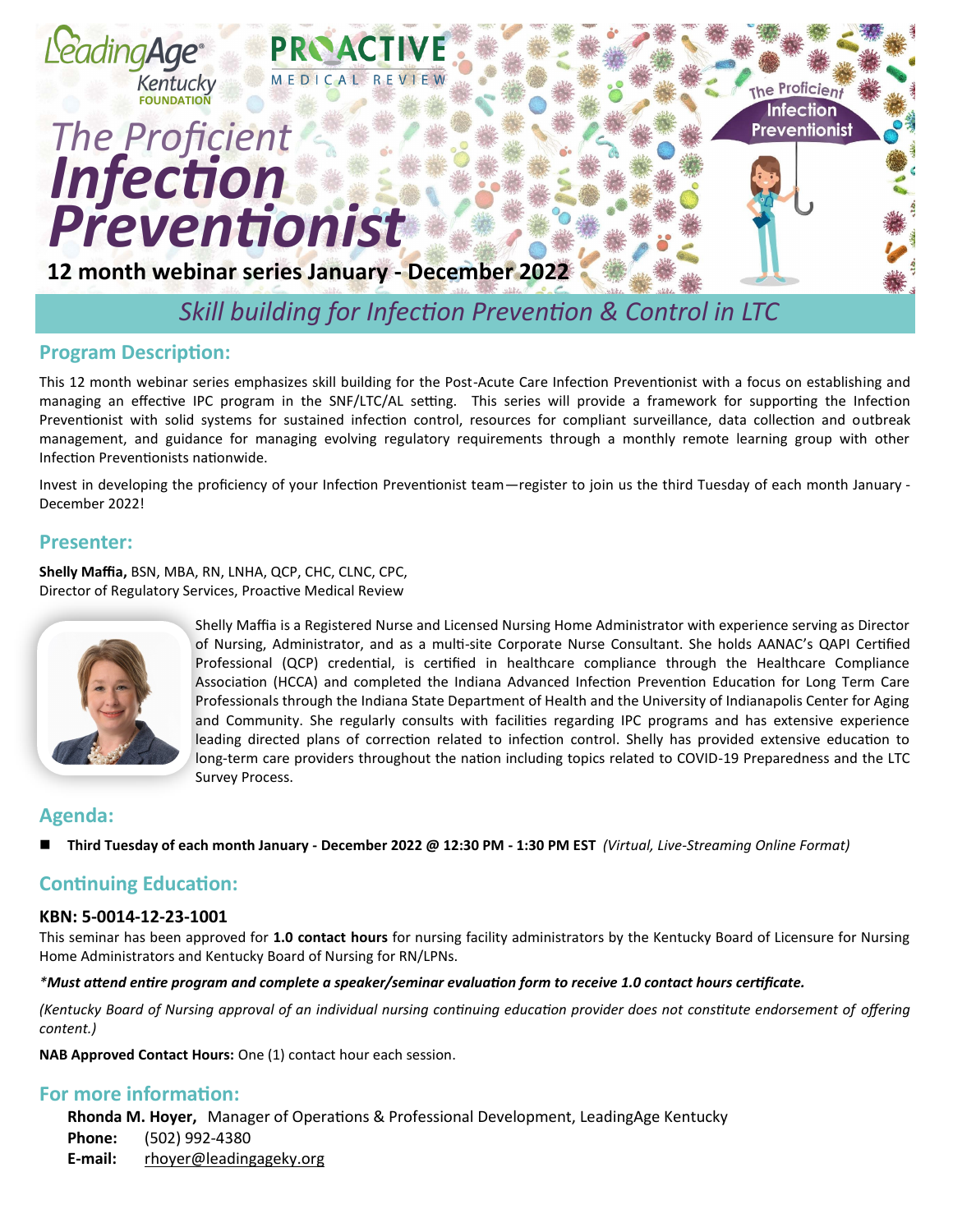# *Infection The Proficient Preventionist*



**12 month webinar series January - December 2022**

### **Agenda: Third Tuesday of each month @ 12:30 PM EST**

**January 18**

Roles & Responsibilities of the Capable Infection Preventionist

**February 15** Developing An Exceptional Infection Control & Prevention Program

#### **March 15**

Competency in Epidemiology of Infectious Diseases & Basic Microbiology for the Infection Preventionist

#### **April 19**

Competency in Infectious Diseases Common in Post-Acute Care Settings

**May 17** Conducting Skillful IPC Program Surveillance

#### **June 21**

Competency in Multidrug Resistant Organisms (MDRO) for the Infection Preventionist

**July 19** Adept Antibiotic Stewardship for the Infection Preventionist

**August 16** Insightful Root Cause Analysis for the Infection Preventionist

**September 20** Equipping Staff: Infection Control Focused Training & Competency Assessments

**October 18** Expert Outbreak Management for the Infection Preventionist

**November 15** Ship-shape Cleaning & Disinfection for the Infection Preventionist

**December 20** Astute Survey Preparedness & Application of the Infection Control Regulatory Requirements

The Proficient<br>Infection **Preventionist** 



Essential insights for the Infection Preventionist with focused skill and resource development.

#### **Target Audience:**

Infection Preventionist, Nurses and Clinical Leaders in SNF/LTC/AL settings